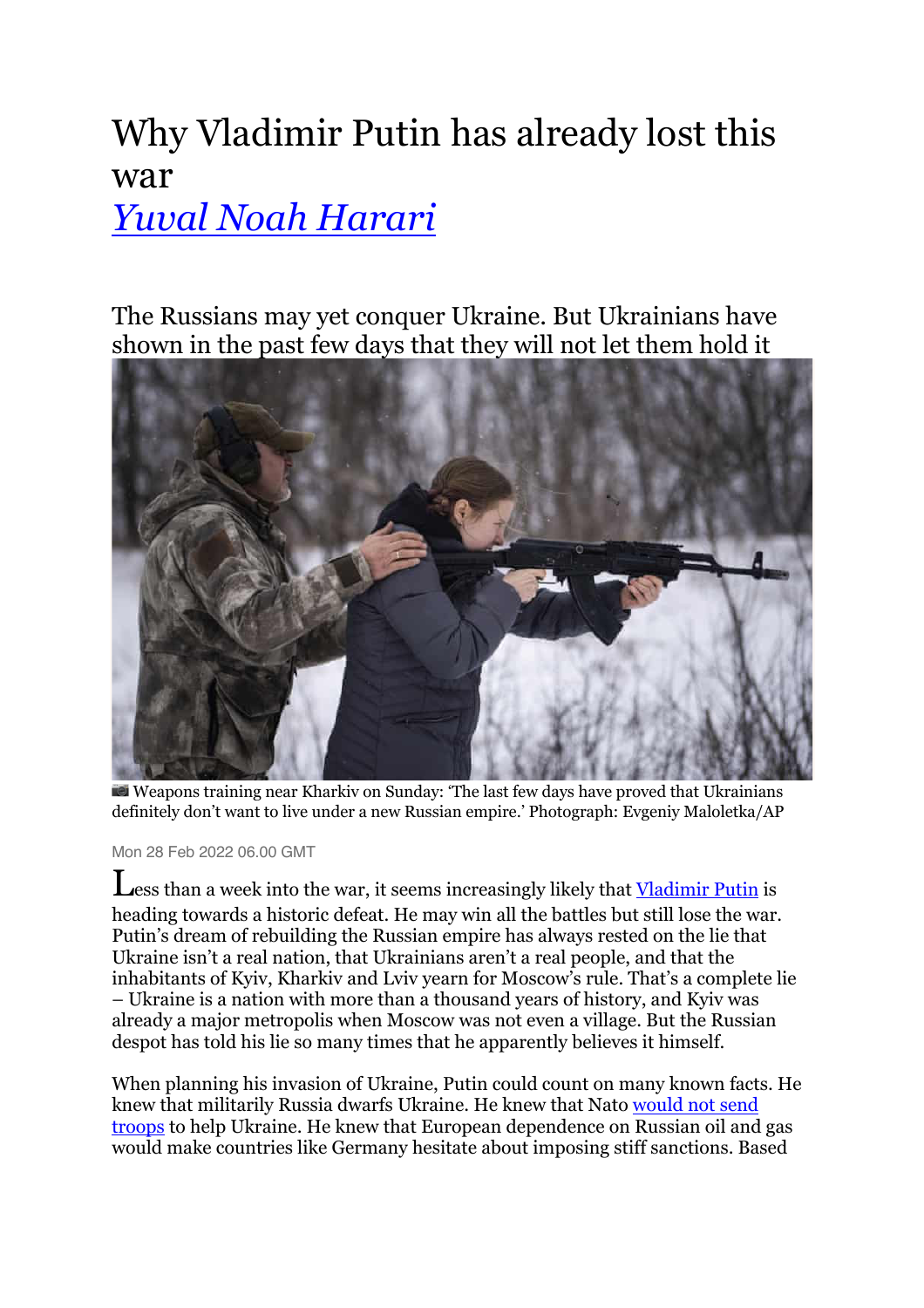on these known facts, his plan was to hit Ukraine hard and fast, decapitate its government, establish a puppet regime in Kyiv, and ride out the western sanctions.

But there was one big unknown about this plan. As the Americans learned in Iraq and the Soviets learned in Afghanistan, it is much easier to conquer a country than to hold it. Putin knew he had the power to conquer Ukraine. But would the Ukrainian people just accept Moscow's puppet regime? Putin gambled that they would. After all, as he repeatedly explained to anyone willing to listen, Ukraine isn't a real nation, and the Ukrainians aren't a real people. In 2014, people in Crimea hardly resisted the Russian invaders. Why should 2022 be any different?

With each passing day, it is becoming clearer that Putin's gamble is failing. The Ukrainian people are **resisting with all their heart**, winning the admiration of the entire world – and winning the war. Many dark days lie ahead. The Russians may still conquer the whole of Ukraine. But to win the war, the Russians would have to hold Ukraine, and they can do that only if the Ukrainian people let them. This seems increasingly unlikely to happen.

Each Russian tank destroyed and each Russian soldier killed increases the Ukrainians' courage to resist. And each Ukrainian killed deepens the Ukrainians' hatred of the invaders. Hatred is the ugliest of emotions. But for oppressed nations, hatred is a hidden treasure. Buried deep in the heart, it can sustain resistance for generations. To reestablish the Russian empire, Putin needs a relatively bloodless victory that will lead to a relatively hateless occupation. By spilling more and more Ukrainian blood, Putin is making sure his dream will never be realised. It won't be Mikhail Gorbachev's name written on the death certificate of the Russian empire: it will be Putin's. Gorbachev left Russians and Ukrainians feeling like siblings; Putin has turned them into enemies, and has ensured that the Ukrainian nation will henceforth define itself in opposition to Russia.

Nations are ultimately built on stories. Each passing day adds more stories that Ukrainians will tell not only in the dark days ahead, but in the decades and generations to come. The president who refused to flee the capital, telling the US that he needs ammunition, not a ride; the soldiers from Snake Island who told a Russian warship to "go fuck yourself"; the civilians who tried to stop Russian tanks by sitting in their path. This is the stuff nations are built from. In the long run, these stories count for more than tanks.

The Russian despot should know this as well as anyone. As a child, he grew up on a diet of stories about German atrocities and Russian bravery in the siege of Leningrad. He is now producing similar stories, but casting himself in the role of Hitler.

The stories of Ukrainian bravery give resolve not only to the Ukrainians, but to the whole world. They give courage to the governments of European nations, to the US administration, and even to the oppressed citizens of Russia. If Ukrainians dare to stop a tank with their bare hands, the German government can dare to supply them with some anti-tank missiles, the US government can dare to cut Russia off Swift, and Russian citizens can dare to demonstrate their opposition to this senseless war.

We can all be inspired to dare to do something, whether it is make a donation, welcome refugees, or help with the struggle online. The war in Ukraine will shape the